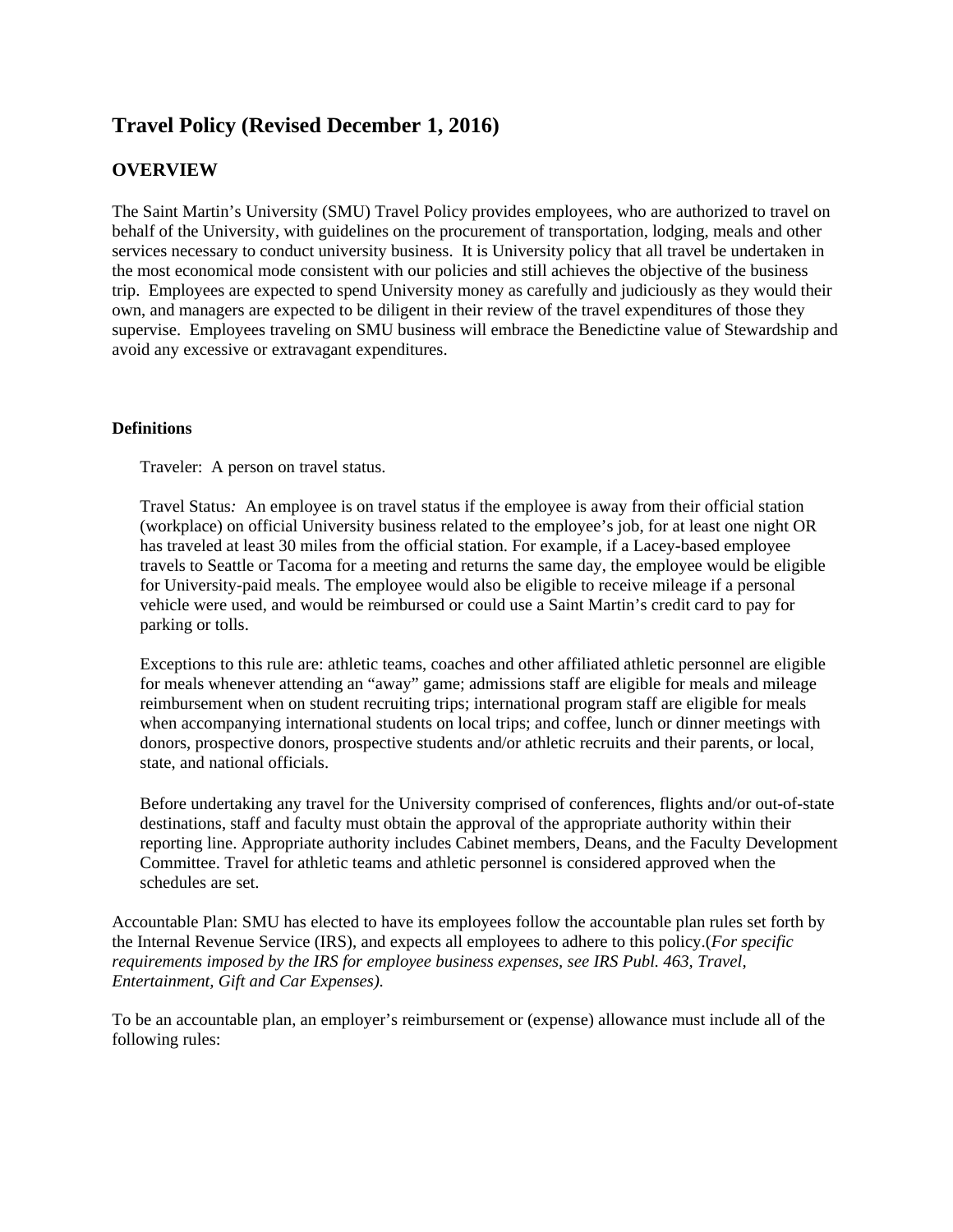- 1. Your expenses must have a business connection that is, you must have paid or incurred expenses while performing services as an employee of your employer.
- 2. You must adequately account to your employer for these expenses within a reasonable period of time.
	- Travelers must submit to the Finance Office an approved Travel Reimbursement Request or an itemized credit card receipt substantiating the amount, time, use and business purpose of expenses within 30 days after the expenses are incurred.
	- Travel Reimbursement Requests for Faculty Development funds are due per the schedule set by the Faculty Development Committee.
		- o Employees who do not meet the deadlines will not be reimbursed for their travel expenses.
- 3. You must return any excess reimbursement or allowance to your employer within a reasonable period of time.
	- Employees must return to the Finance Office any advance amounts in excess of substantiated expenses within 30 days after the completion of the trip or, if using Faculty Development funds, per the schedule set by the Faculty Development Committee
		- o Employees who do not meet the deadlines will have the entire amount of the allowance added to their income in box 1 of the Form W-2. Employees who fail to return excess advance funds to the Finance Office may be subject to additional disciplinary action.

**Travel Time:** The principles which apply in determining whether time spent in travel is compensable time depends upon the kind of travel involved.

**Home to Work Travel:** An employee who travels from home before the regular workday and returns to his/her home at the end of the workday is engaged in ordinary home to work travel, which is not work time.

**Home to Work on a Special One Day Assignment in Another City:** An employee who regularly works at a fixed location in one city is given a special one day assignment in another city and returns home the same day. The time spent in traveling to and returning from the other city is work time. If the employee left home to their regular work site, drove to the other work location and returned home the same day, the employer may deduct/not count that time the employee spent commuting to the regular work site.

**Travel That is All in a Day's Work:** Time spent by an employee in travel as part of their principal activity, such as travel from job site to job site during the workday, is work time and must be counted as hours worked.

**Travel Away from Home Community:** Travel that keeps an employee away from home overnight is travel away from home. Travel away from home is clearly work time when it cuts across the employee's workday. The time is not only hours worked on regular working days during normal working hours but also during corresponding hours on nonworking days. Travel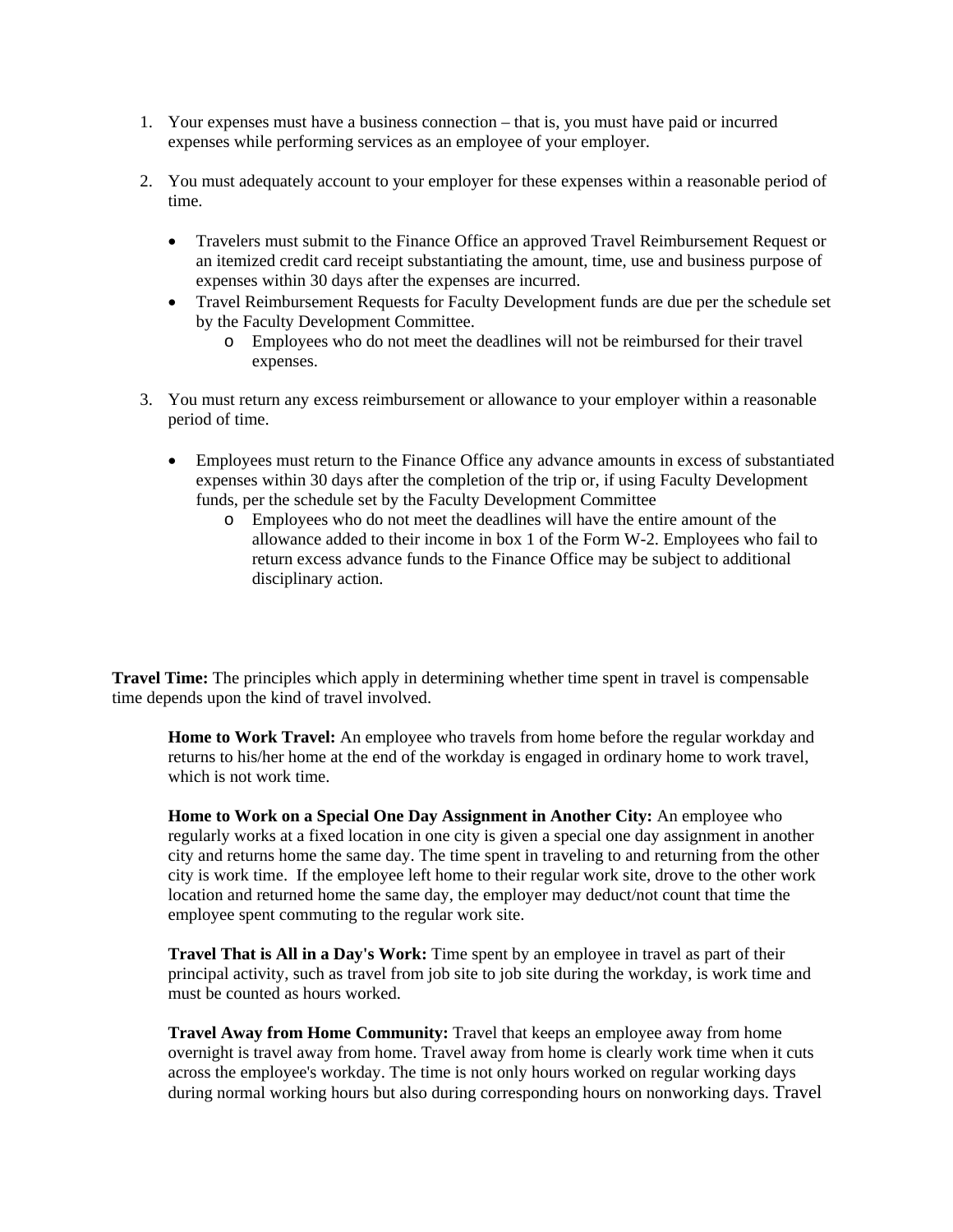time will not consider as work time if time spent in travel away from home is outside of regular working hours as a passenger on an airplane, train, boat, bus, or automobile.

#### **TYPES OF TRAVEL EXPENSES**

#### Air Transportation

Air transportation may be reserved through a travel agent or via the internet. Care should be taken to ensure that the best pricing for travel arrangements is realized regardless of the method.

If you use your personal credit card, the IRS requires that requests for reimbursements be substantiated with original receipts after a trip's completion.

All domestic and foreign travel should be booked in the least expensive class. You may be asked to provide an explanation should you book airfare that costs more than the lowest available coach fare.

To maximize discount fare possibilities, air travel arrangements should be made as far in advance of the travel date as possible.

#### Ground Transportation

1. Airport Transfers:

When available, airport limousines or complimentary hotel shuttle service should be taken to and from your hotel (or meeting site). Also, private vehicles, busses or shuttles should be used from home to the airport and back. (Limousines and taxis are generally significantly more expensive and should be used only if there is absolutely no other less expensive option.)

2. Car Rental (when out of SMU area):

Car rental arrangements should be made at the time of booking travel arrangements. All rentals will be at the lowest possible rate per day. Car rentals will be reimbursed for standard or compact rates only. Use of an intermediate or full-size car is acceptable when three or more employees are traveling together and sharing rental.

Employee auto insurance will be the primary insurance on any rental vehicle, and the University insurance will be secondary. Accidents need to be reported to the Public Safety Office with 24 hours of occurrence. Accidents will be handled in accordance with a separate accident policy.

Employees are encouraged to plan their travels to return rental cars to the original renting location to avoid unnecessary drop-off charges. Such charges can increase the cost of the rental by a considerable margin.

Employees should always refill the gas tank before returning the rental car. Service station prices for gas are significantly less than the charge imposed by rental agencies. All purchases of gasoline or other supplies must be documented with receipts.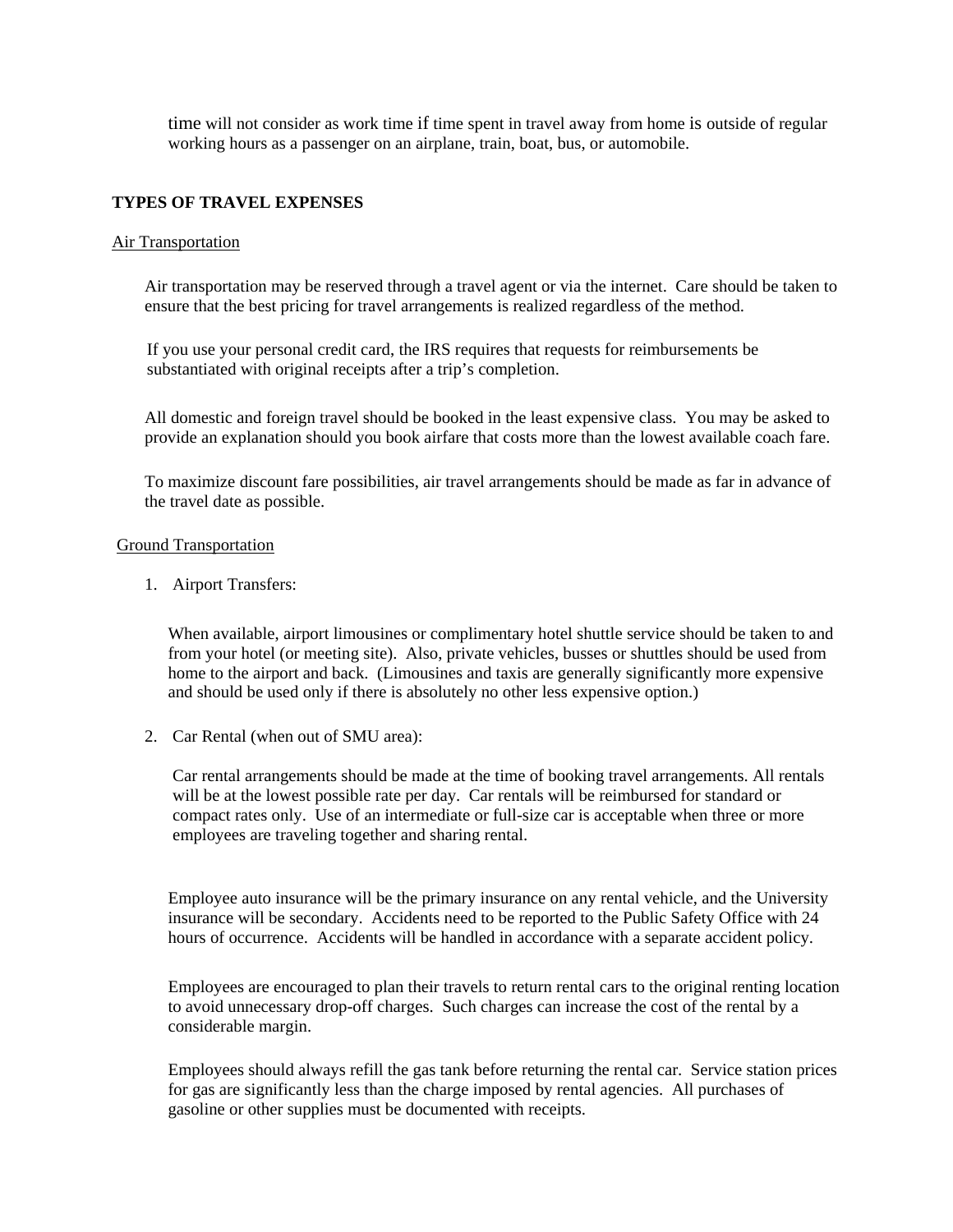## 3. Personal Vehicle Use:

If employees use their personal vehicle when conducting University business, it is the employee's responsibility to have a valid driver's license and carry adequate insurance coverage for themselves, their vehicle, and any passengers. Employees are encouraged to review their personal insurance policy prior to using their own vehicle for business purposes. Traffic violations and parking infractions are not reimbursable by the University. The repair of damage to personal vehicles while conducting University business may be reimbursable providing that the damage was not the fault of the employee. Employees requesting reimbursement for vehicle damage must submit their insurance claim report/police report and repair receipt to the Office of Public Safety. Reimbursement for damage will not exceed the personal insurance deductible amount. Mileage incurred while using a personal vehicle for an approved business purpose will be reimbursed at a rate approved by the University. The rate may change from year to year so be sure to contact the Office of Finance for the current rate. Gasoline purchased for personal vehicles will not be reimbursed, and employees should not use university credit cards to purchase gas for their personal vehicle.

Mileage incurred while commuting from home to your regular place of work is considered a personal expense and is therefore not reimbursable by the University.

For example, an employee who lives in Tacoma generally drives 30 miles to work each day. The commute is not reimbursable. If the employee attends a meeting in Seattle, the trip to Seattle is not reimbursable, as it is 30 miles from Tacoma to Seattle. If the employee returns to work in Lacey, the return trip from Seattle to Lacey would be reimbursable. The employee would be reimbursed for 60 miles.

#### Hotel Accommodations

When travel arrangements are such that arrival is later than 6:00 p.m., it may be necessary to guarantee with the hotel for late arrival. The employee is responsible for any changes in the room reservations or cancellations. Any "no show" charges that could have been avoided will be the responsibility of the employee. To avoid incurring such costs, employees are encouraged to cancel in a timely manner and record the cancellation number assigned when the room is released.

Reimbursement is limited to the rate of a single room unless the room is to be shared with another University member. Any additional charges incurred that are personal in nature, or as a result of a spousal accompaniment (unless the business purpose is pre-approved), must be deducted when completing the **Expense Reimbursement Form** or reimbursed to SMU if charged to the SMU credit card.

#### Meals (while traveling on University business)

Breakfast, lunch and dinner costs are chargeable to the University when an employee travels out of town on SMU business. Per diems, not to exceed the US GSA rates

(http://www.gsa.gov/portal/content/104877) are allowed for Athletics, International Programs, or when pre-approved by a Cabinet member.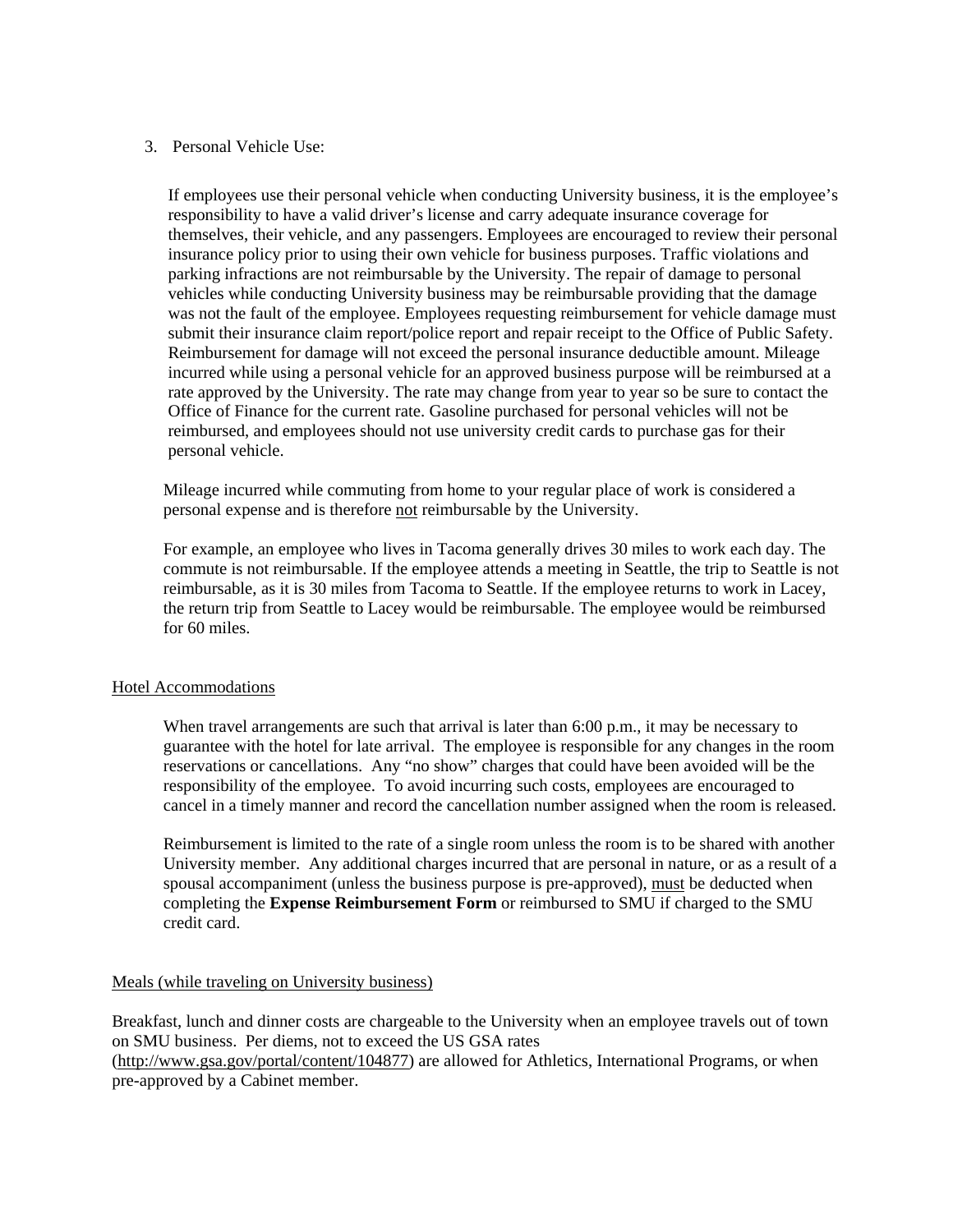### International Expenses

In the case of international travel from the U.S., one expense report form should be submitted for each local currency in which reimbursable expenses were incurred. The amounts on the report should be stated in the local currency. The total for all expenses should be translated into  $\dot{U}$ .S. dollars at the exchange rate(s) actually incurred.

International travelers must submit rate of exchange receipts when exchanging currencies.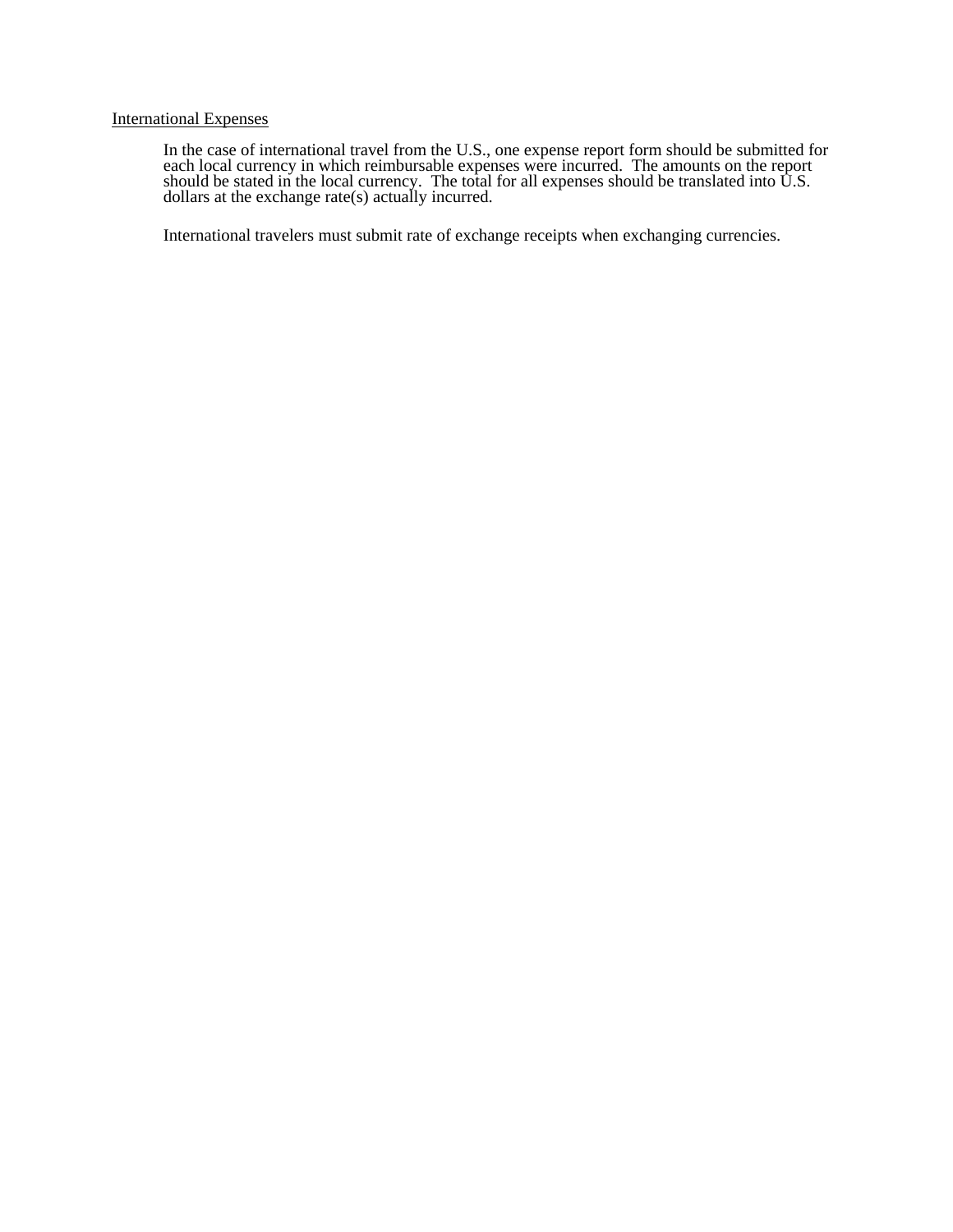#### Local Business Meals, Entertainment Expenses

Business meals are typically used for conducting business with outside parties, such as University donors, private consultants, business representatives, and for the recruitment of prospective employees or students. Business meals are not subject to the US GSA rates, but must be reasonable and not excessive. If meals are to be paid for by the University, the meal must involve at least one person outside of the University, and it must be for a business purpose. For example, if staff goes to lunch together, the University would not pay for the meal even if business was discussed and staff is from different departments.

It may sometimes be necessary for business to be conducted during the lunch hour when scheduling limits all required participants to come together only at that time. In such cases, meal costs for a group conducting business over lunch may be charged to the University and must be approved by a Dean or Cabinet Member in advance. In such instances, the cost should not exceed \$15 per participant.

Meals for recruitment of staff and faculty are allowed. The limit is \$250, regardless of the number of attendees. Groups are encouraged to limit the number of participants to three or less. Search expenses, including meals, lodging, air transportation, car rentals and advertising must be charged to the University-wide Searches budget, and must be approved by the Director of Human Resources for reimbursement.

The IRS requires documentation to support each instance of business meals and entertainment. Included in the supporting documentation should be a receipt that identifies the establishment, the city and the date on which the entertainment occurred. The notes must also contain the name and affiliation of those entertained, and must state the business conducted.

#### Food Service for internal meetings

 Meal service is appropriate and may be provided when meeting attendance is mandatory, and the meeting can only be held during the meal hour.

 Snack service can be provided when the meeting involves more than one department, is scheduled longer than 2 hours, and is held in a University conference space (Maud Wren, Student Services Conference Room, Harned Hall Room 110, Cebula Hall third floor or Society Room, O'Grady Library conference room and the Norman Worthington Conference Center).

University funds should not be used to cater internal staff meetings, nor should University funds be used for birthday parties and baby showers.

#### **Tips**

Tipping is allowed and is reportable on the Travel Expense Reimbursement Form. It should be reasonable and follow these guidelines:

- Wait staff: 15%-20% of the receipt total should be included in the amounts reported under meals.
- Taxis: 15% of the fare should be included on the Taxi/Bus line.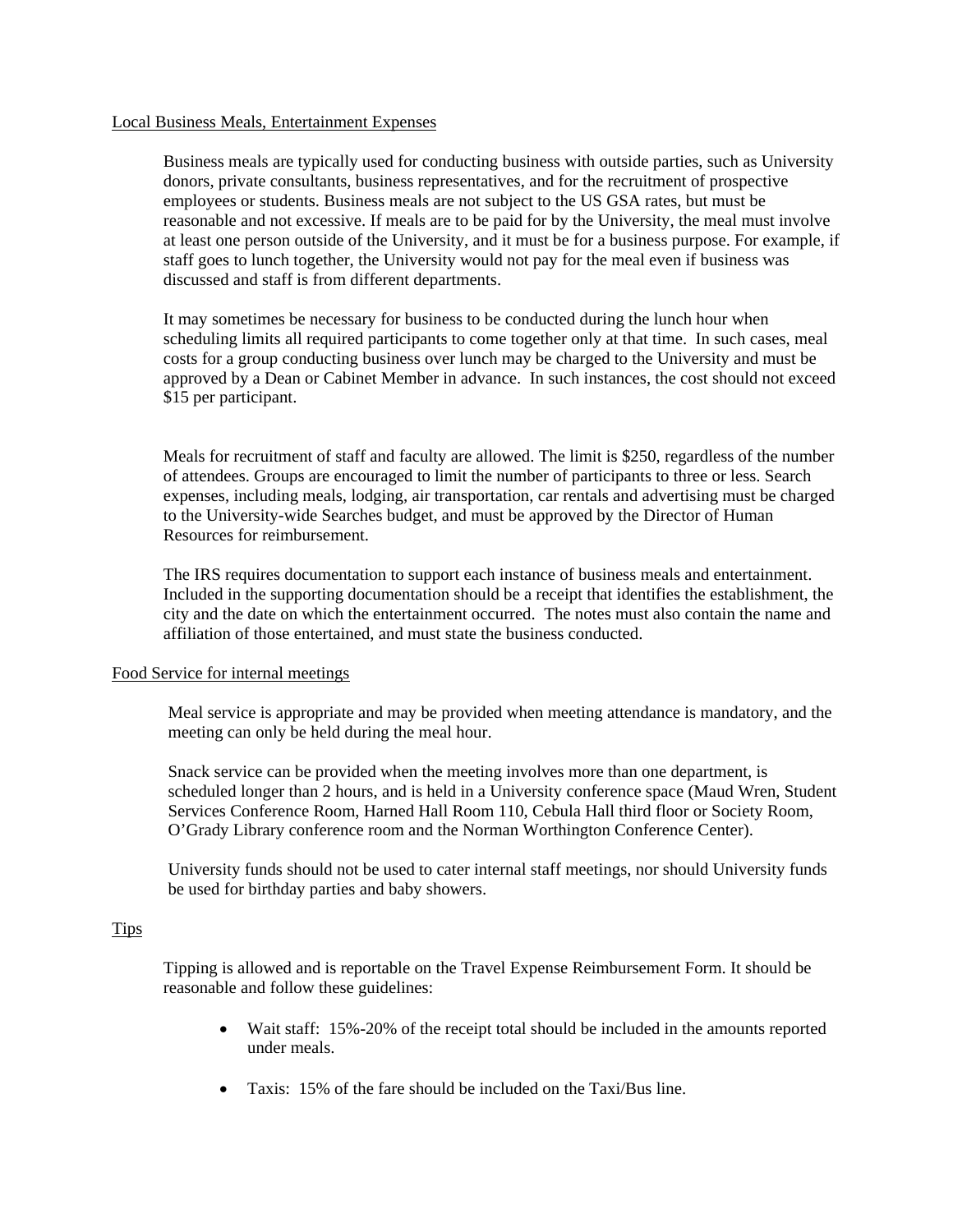- Bellhops/Porters: \$1.00 per bag can be included on the Misc. (expense) line.
- Hotel cleaning staff: \$2.00 per night can be included on the Misc. (expense) line.

#### Incidental Expenses

Incidental expenses are miscellaneous expenses incurred while traveling for University business. Examples of incidental expenses include laundry (must be for trips that are five days or longer), internet access fees, metered parking, local bus fare, emergency phone calls, business phone calls, reasonable fitness/gym fees (if not included in the room fee) and reasonable tips for room service.

The University will reimburse for the actual, reasonable expenses if receipts are provided or will reimburse the employee up to \$15.00 per day without receipts.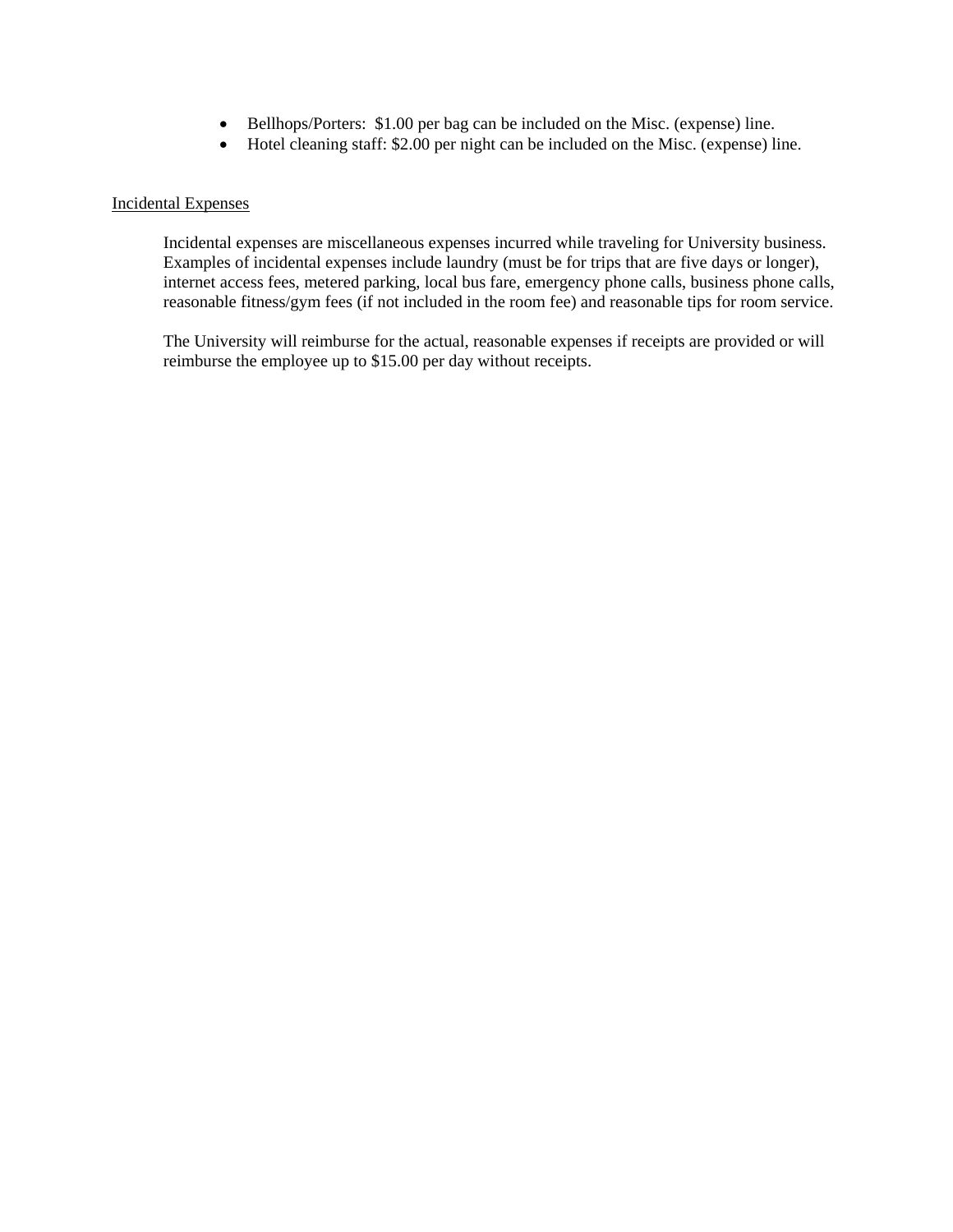#### Personal Expenses

The following are examples of personal expenses and are the responsibility of the employee: DVD rentals, movies/event tickets, spa facilities, car washes, souvenirs, toiletries, mini-bar refreshments.

The University will not be responsible for any costs incurred as a result of illegal actions by the employee, even if the employee is conducting University business. This includes vehicular violations and deductibles for accidents, if the employee driver is deemed to be at fault.

## Telephone

Employees are encouraged to use their cell phones for personal calls when they are traveling on University business. Personal long distance calls to one's home charged to the hotel room are limited to one call each day away from home base and should be limited to 10 or 15 minutes.

## **METHODS OF REIMBURSEMENT**

## Travel Advances

In the instance that the employee needs a travel advance, either in the form of cash or other prepayment, an approved **Cash and/or Travel Advance Request** is required by the Finance Office. Requests must be submitted to the Finance Office by 3 pm on Monday (or the first business day of the week) in order for a check to be available on Wednesday.

The **Travel Advance Form** must include the following:

- The dates of the trip or expenses.
- The destination and purpose of the trip.
- The amount requested.
- For group travel, names of all travelers.
- Authorized signatures and account numbers.

Employees must return to the Finance Office any advance amounts in excess of substantiated expenses within 30 days after the completion of the trip by completing an Expense Reimbursement Request form.

#### Expense Reimbursement for Employees without an SMU credit card

An approved **Expense Reimbursement Request** form must be submitted to the Finance Office within thirty (30) days from the last expense that incurred on the trip. In most cases, subsequent travel advances or reimbursements will not be processed for staff or faculty who has a travel expense report that is overdue. Employees are encouraged to have their reimbursements paid by direct deposit.

To ensure reimbursement of incurred expenses; the following must be documented in the space provided on the **Expense Reimbursement** form: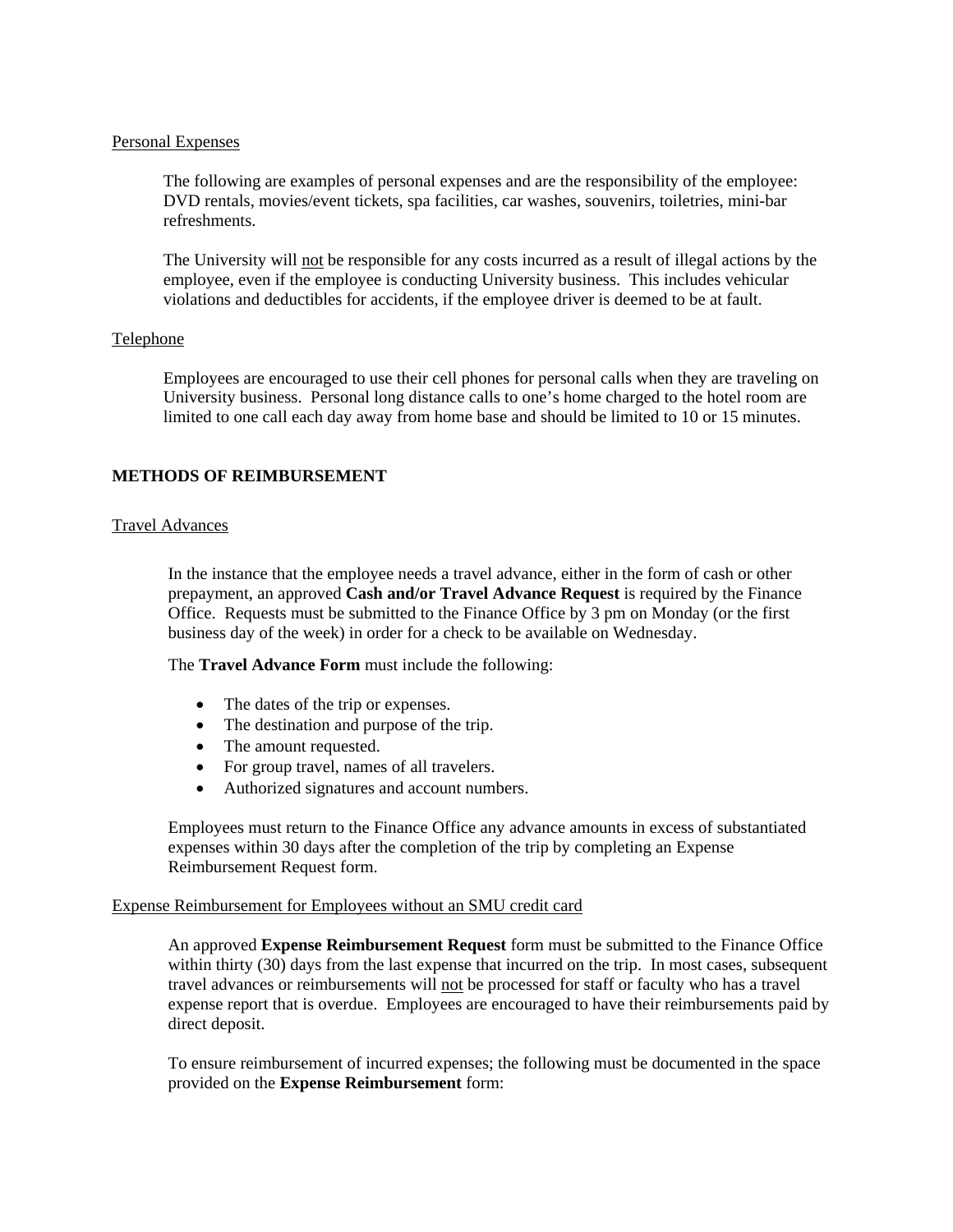- The purpose of the trip, entertainment or business activity.
- The dates and corresponding amounts of each item of expense.
- If any of the expenses were incurred on the behalf of other non-SMU employees, state their business relationship to SMU (i.e., purpose of the business entertainment.)

The IRS requires that requests for reimbursements to individuals be substantiated with original receipts after a trip's completion. Therefore, individuals who charge travel expenses (such as airfare or conference fees) to a personal credit card will be reimbursed for those expenses after the trip has been completed.

### Employees traveling with an SMU credit card:

Employees who use an SMU credit card while traveling will be required to allocate their charges on-line per the **SMU Credit Card Instructions** that were given to the employee when issued their card or that are also available on the Finance website.

Credit card charges will post to the employees online credit card account within 2-5 business days after the charge is made. Employees will receive a note from Finance on Mondays if charges were posted the prior week.

Credit card charges should be allocated as soon as possible, but no later than noon on Thursday of the week the employee receives notification. Employees who consistently miss this deadline will have their credit card revoked.

Once the charges are allocated, please print out the list of charges that have posted (per the instructions given when receiving the credit card), attach the receipts, sign the page and have your budget manager review and sign the form also. Once complete, please send the signed statement to Finance.

## **RECEIPTS ARE REQUIRED**

The University requires that original receipts be submitted for all expenses. Per IRS Publ. 463, a restaurant receipt is enough to prove an expense for a business meal if it has all of the following information:

- The name and location of the restaurant.
- The number of people served
- The date and amount of the expense.

Also, per the publication, if a charge is made for items other than food and beverages, the receipt must show that this is the case.

In the case of hotel bills, the folio account from the hotel is necessary. For business entertainment, you must indicate on the form the names and affiliation of those entertained, the business purpose of the entertainment, and the nature of the discussion that took place.